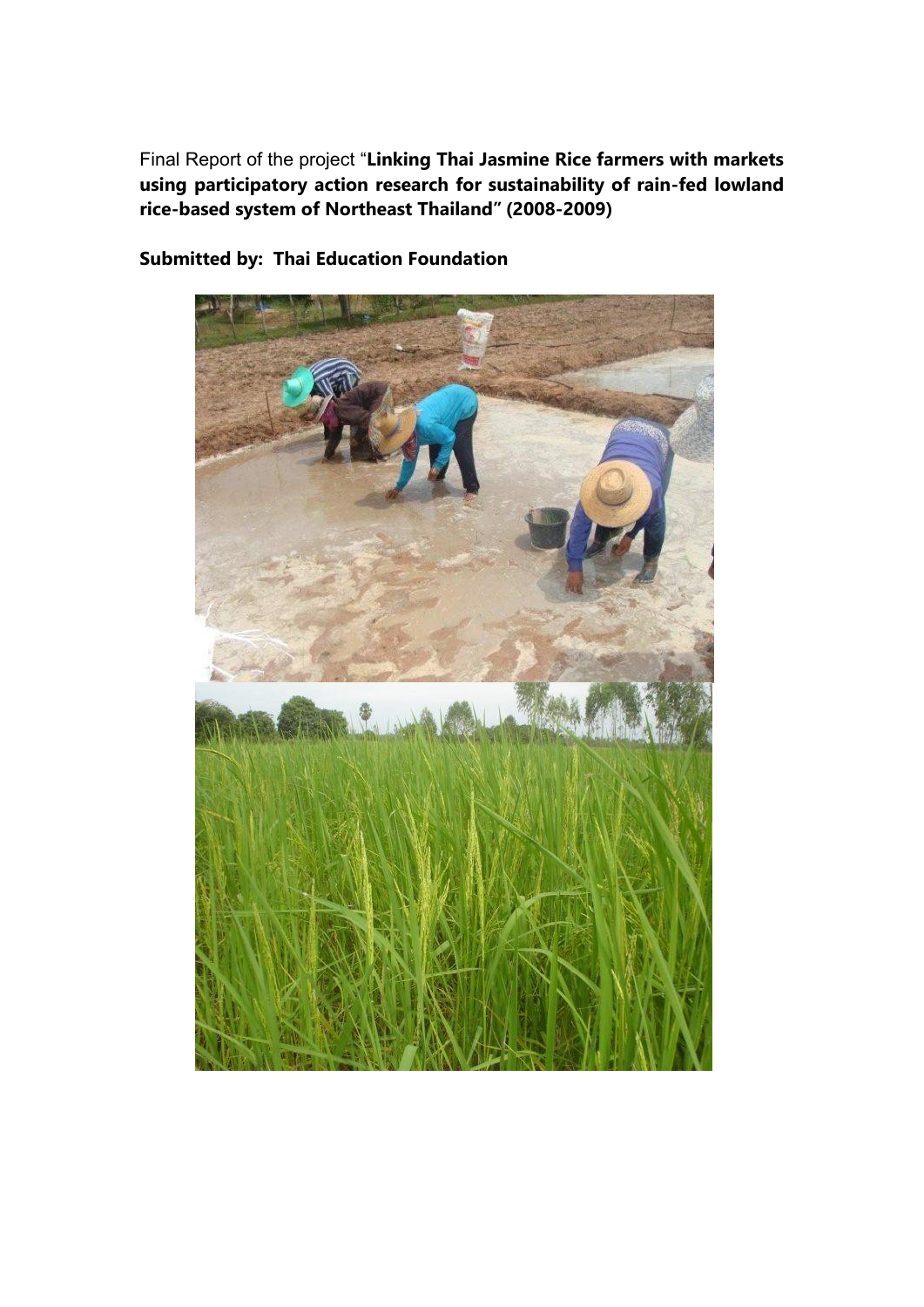### **1. Background:**

Through the collaborations of the Asian Institution of Technology (AIT), the Institute International Water Management Institute and the Thai Education Foundation to implement the Participatory Action Research "Linking Thai Jasmine Rice farmers with markets using participatory action research for sustainability of rain-fed lowland rice-based system of Northeast Thailand with support from CGIAR during 2008-2009. The overall objective of the project is to increase the productivity of Jasmine rice production systems that will lead to enhanced incomes and poverty alleviation in Northeast Thailand.

Thung Kula Rong Hai Plain locates in the northeastern of Thailand, spread over 5 provinces including Surin Province. Occupied over 850,000 acres of land. Thung Kula Rong Hai has proved to be an ideal area for cultivation of Jasmine rice, due to its richness of soil and weather. It's now the best and largest area of Jasmine rice cultivation in the world.

The studies were conducted in the with 45 farmers from Suvannaphum District of Roi-et province and 47 farmers from Tatum district of Surin province during the first season from June – November, 2008. The experiments during the first season were placed on water management through SRI and the uses of compost and fertilizers compared with farmer practices. Farmers expressed appreciation to participate in the studies and many farmers applied the knowledge and skills of the SRI acquired in their own plots. Several farmers expressed interests to continue their participation to further studies various treatments to improve the soil in the second season in 2009.

This report covering activities and studies conducted during the second season in 2009.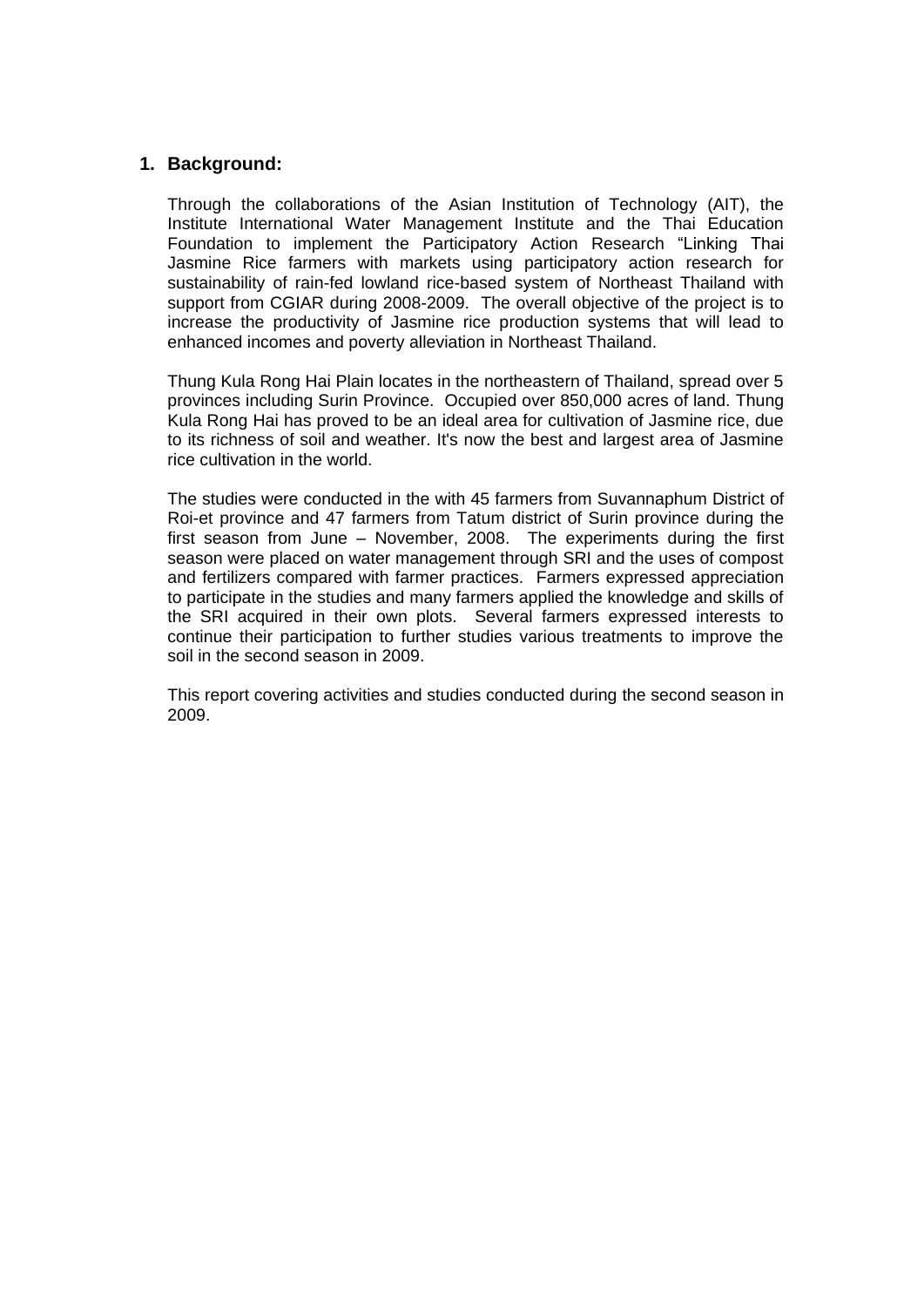## **2. Designs of Experiments:**

The second season experiments were continued at Ban Sangyai, Suvannaphum District of Roi-et and Ban Pormun, Tatum district of Surin province.

#### **2.1 Ban Sangyai**:

Two experiments were carried out on seedlings ratio and soil treatment. Equally divided small plots were used with different management depending on the amount of rain during the season.

- 1. Seed ratio: Two options were used with 6-8 seeds/hill by farmers and 1-2 seeds/hill recommended by the project
- 2. Soil treatment: Chemical fertilizers for farmers' plots at 50 kgs./rai and uses Bentonite for the experiment plots at 2 kgs./sq.meter or 20 tons/hectare

| <b>Experiments</b>                               | Code         |
|--------------------------------------------------|--------------|
| Farmers plot: transplanted of 5-6 seedlings/hill | $FP(1 -4)$   |
| SRI: transplanted fo 1-2 seedlings/hill          | SRI 8 plots  |
| Farmers' seedling + Bentonite                    | SRI+B1 (1-4) |

#### Table 2.1: Experiments and codes

- Sizes and frequencies 5x5 meters plot  $x$  4 plots  $x$  4 replications = 16 plots Total area 24 x 23.5 =  $564$  sq. meters
- Transplant
	- SRI:
		- 1. Plots' size =  $5 \times 5$  meters  $\times$  12 plots
		- 2. Seedlings of 12 days transplanted on May 4, 2009
		- 3. 1-2 seedlings/hill with 25 x 25 cm. spacing
		- 4. Fertilizers at 50 kgs./rai (16-16-8 + 46-0-0)
		- 5. Bentonite at 2 kgs./sq.meter x 4 plots
- Famers' Plot:
	- 1. Plots' size = 5x5 meters x 4 plots
	- 2. Seedlings of 30 days and transplanted on May 4, 2009
	- 3. 5-6 seedlings/hill with 15 x 15 centimeters spacing
	- 4. Fertilizers at 50 kgs./rai (16-16-8 + 46-0-0)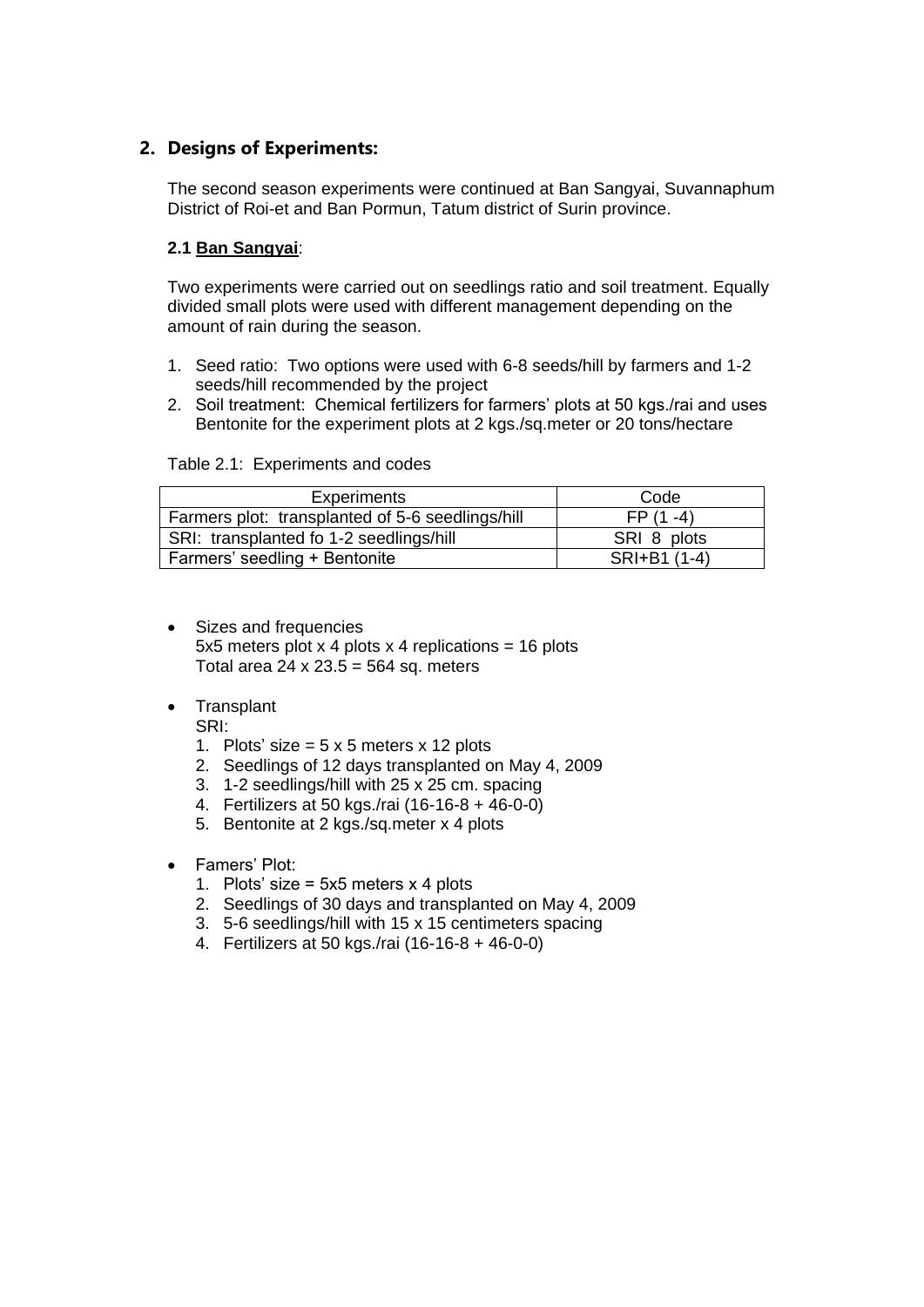Table 2: Experiments Plots Layout at Ban Sangyai, Suvanaphum, Roi-et province



#### **2.2 Ban Por Mun, Tatum, Surin Province**

Three experiments were set up with the recommended SRI method (1-2 seedlings/hill)

Treatment 1: Beans Treatment 2: Bentonite at 20 ton/hectare Treatment 3: Compost

Control plot: No treatment

#### **Treatment Ratios:**

- Sowed green beans between rows @ 6 kg./rai
- Bentonite @ 2 kg./ sq. meter
- Compost @ 1 kg./ sq.meter

#### **Treatments and Codes:**

| <b>Treatments</b>                      | Codes        |
|----------------------------------------|--------------|
| SRI + compost + chemical fertilizer    | SRI+ C (1-4) |
| SRI + chemical fertilizer              | SRI (1-4)    |
| SRI + Bentonite + chemical fertilizer  | SRI+ B (1-4) |
| SRI + chemical fertilizer              | SRI (1-4)    |
| SRI + mung beans + chemical fertilizer | SRI +M (1-4) |
| SRI + chemical fertilizer              | SRI (1-4)    |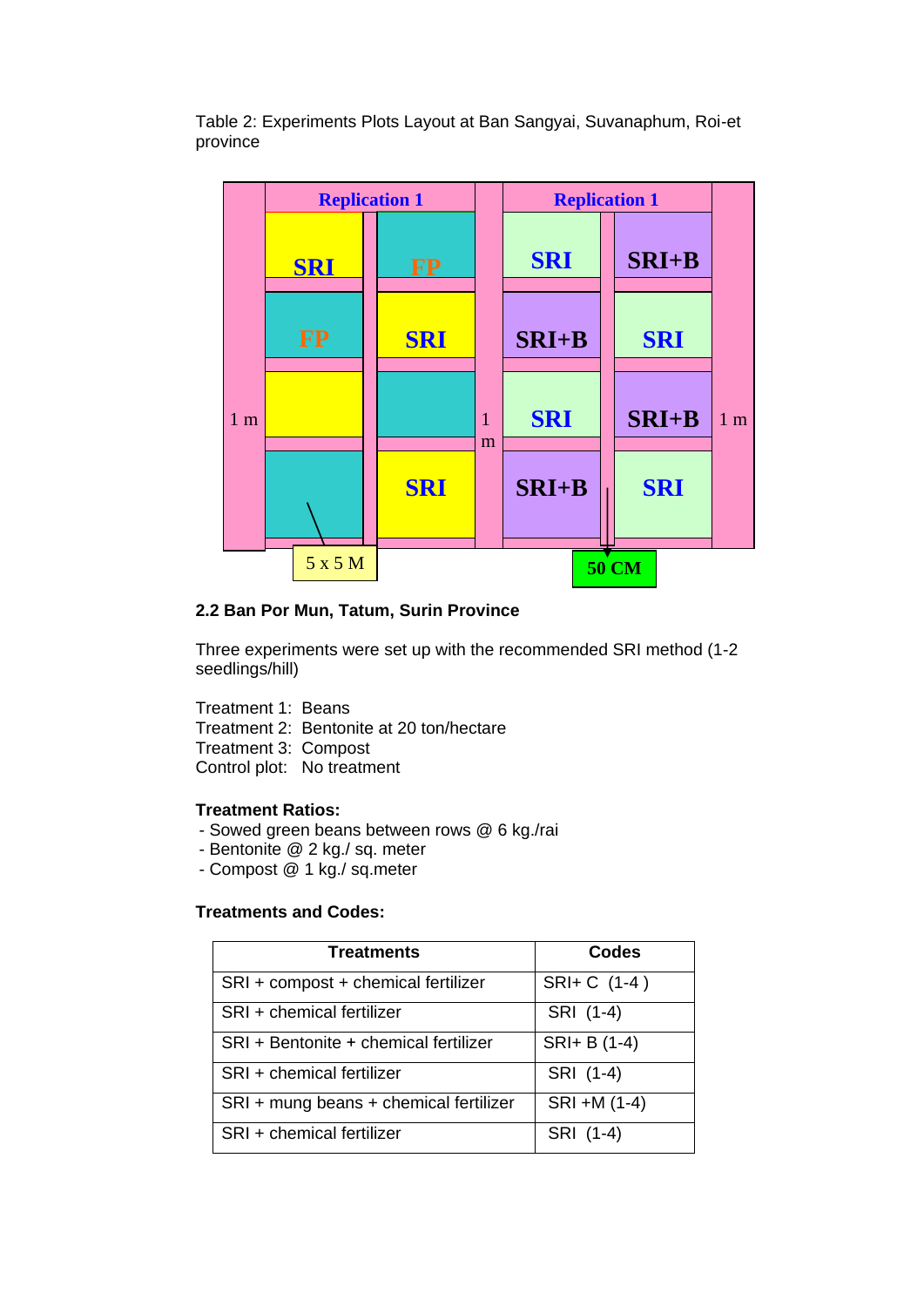#### **Size and frequencies:**

- $\bullet$  5 x 5 meters x 6 treatments x 4 replications = 32 plots
- $\bullet$  Total areas: 32.5 x 23.5 m. = 834.25 sq.meters

#### **SRI method:**

- 12 days seedlings transplanted on 5 May, 2009
- Plot size =  $5 \times 5$  m.  $\times$  24 plots
- 1-2 seedlings/hill with 25 x 25 cm. spacing
- Chemical fertilizer (16-16-8 + 46-0-0)  $@$  50 kg./rai
- Bentonite  $@2$  kg./sq.m. x 4 plots
- Compost @1kg./sq.m x 4 plots
- Mung beans @ 6-8 kg./rai x 4 plots
- Control SRI = 12 plots



#### **Agronomic Data Collected**

#### **A. Tillering phase**

- 1. Leaf color chart and color index
- 2. Plant Height cm.
- 3. No. of leaf per tiller
- 4. No. of tiller per hill

#### **B. Flowering stage**

- 1. Days of more than 50% flowering/plot
- 2. Leaf color and color index Plant Height cm.
- 3. No. of leaf per tiller
- 4. No. of tiller per hill

#### **C. Data collection at harvesting stage (?? DAT):**

- 1. Leaf color chart color index
- 2. Plant Height cm
- 3. No. of productive tillers/hill (tiller bearing panicles having grains)
- 4. No. of productive tiller /  $m<sup>2</sup>$
- 5. NO. of unproductive tiller / hill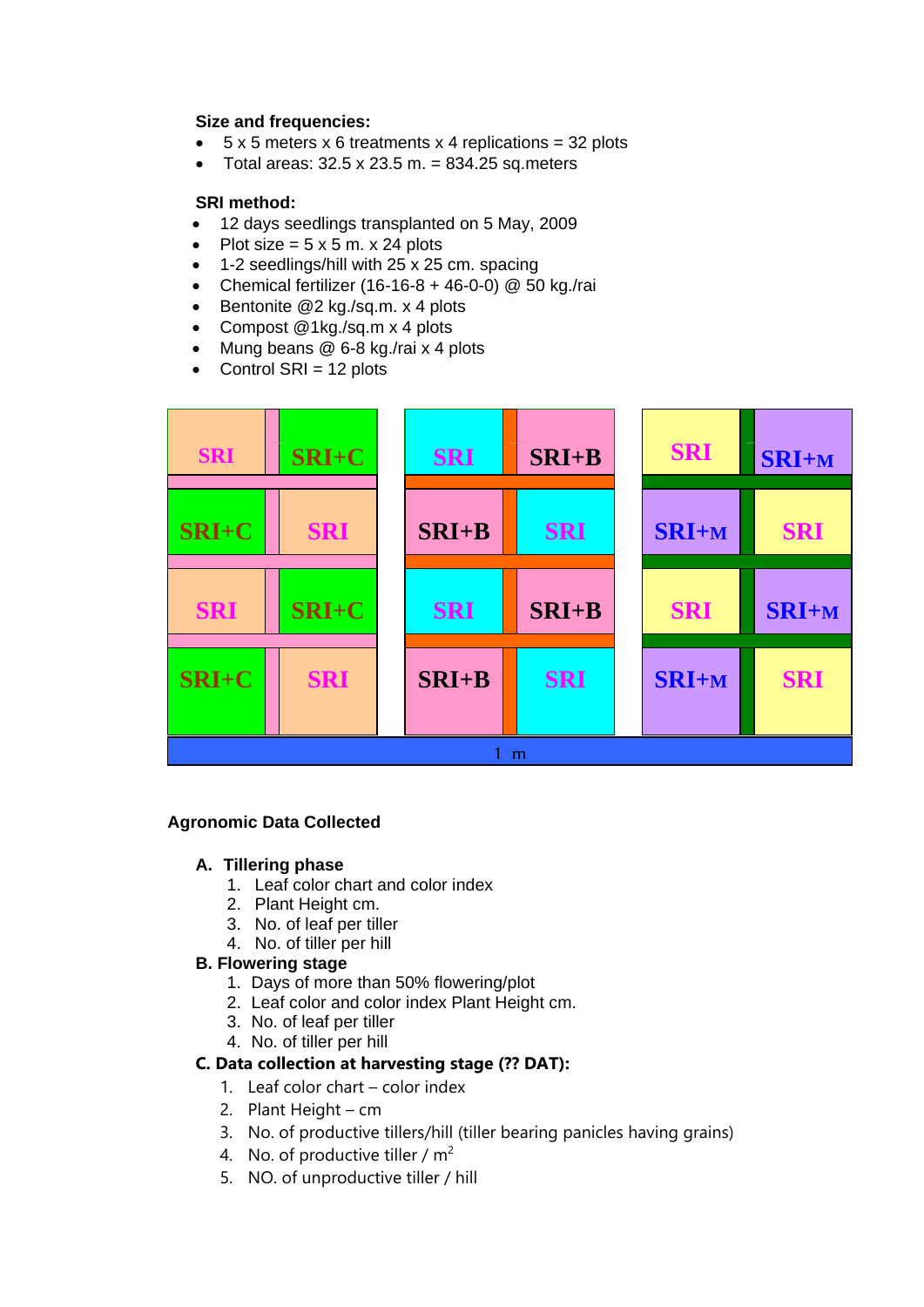- 6. NO. of unproductive tiller / meter square
- 7. Length of the panicle
- 8. Total no. of grain/panicle
- 9. Filled grain/panicle
- 10. Filled grain half filled and leap grain/5 panicle
- 11. 1000 seed weight
- 12. Yield /plot

#### **Supporting Data:**

- 1. Pest population during each survey
- 2. Water treatment
- 3. Rain water
- 4. Weather and temperature

#### **Remarks:**

- Surveyed @ 1 sq.m. x 5 spots/ plot
- Surveyed during tillering, flowering (more than 50% flowering/plot) and harvesting stages
- Groups of 4-5 farmers conducted surveys, analyze and conclude the findings

## **3. Results of Experiments at Ban Sangyai, Suvannaphum, Roiet**

| <b>Agronomic Data</b> | $SRI+ B$   | <b>Farmer Practice</b> | SRI <sub>1</sub> | SRI <sub>2</sub> |
|-----------------------|------------|------------------------|------------------|------------------|
| Leaf color            | Dark green | Dark green             | Dark green       | Dark green       |
| Height                | 86.98      | 86.83                  | 84.18            | 87.63            |
| No. of leaf/tiller    | 4.63       | 4.8                    | 4.25             | 4.45             |
| No. of hill/sq.m.     | 16         | 36                     | 16               | 16               |
| No. of tiller/hill    | 18.88      | 11.98                  | 18.95            | 18.9             |
| No. of tiller/sq.m.   | 251.68     | 315.4                  | 243.8            | 242              |

Table 3.1: Summary of Data collected during Tillering Stage

- The color of leaves were the same in all plots, thus, SRI method mixing with bentonite did not have any impact on color of leaves and heights (84 – 88 cm). However, the heights in farmer practice plot are slightly higher during the first month).
- SRI methods helped accelerate the plant growth since the heights were similar to those in farmer practice plots. SRI used younger seedlings (12 days) than farmer practice plot.
- During the tillering stage, Bentonite helped the plant to produce more leaves (@4.63) compare to the SRI plots (@4.25-4.45).
- The FT plot produced more leaf @4.8 than the SRI plot since the density of tillers is higher and plants may require more leaves to compete for foods.
- Bentonite did not effected the increase of tillers since the number of tillers/hill were similar in SRI plots.
- However, the SRI methods increased the tillers significantly, from 16 to 242-252 tillers/sq.m., compare to the farmer plot, from 216 tillers to 315.4 tillers/sq.m, increased only 99 tillers. The significant gains may be due to the adequate space to grow in the SRI plot which is higher (25 cm.) than the FT plot and with less density of tillers.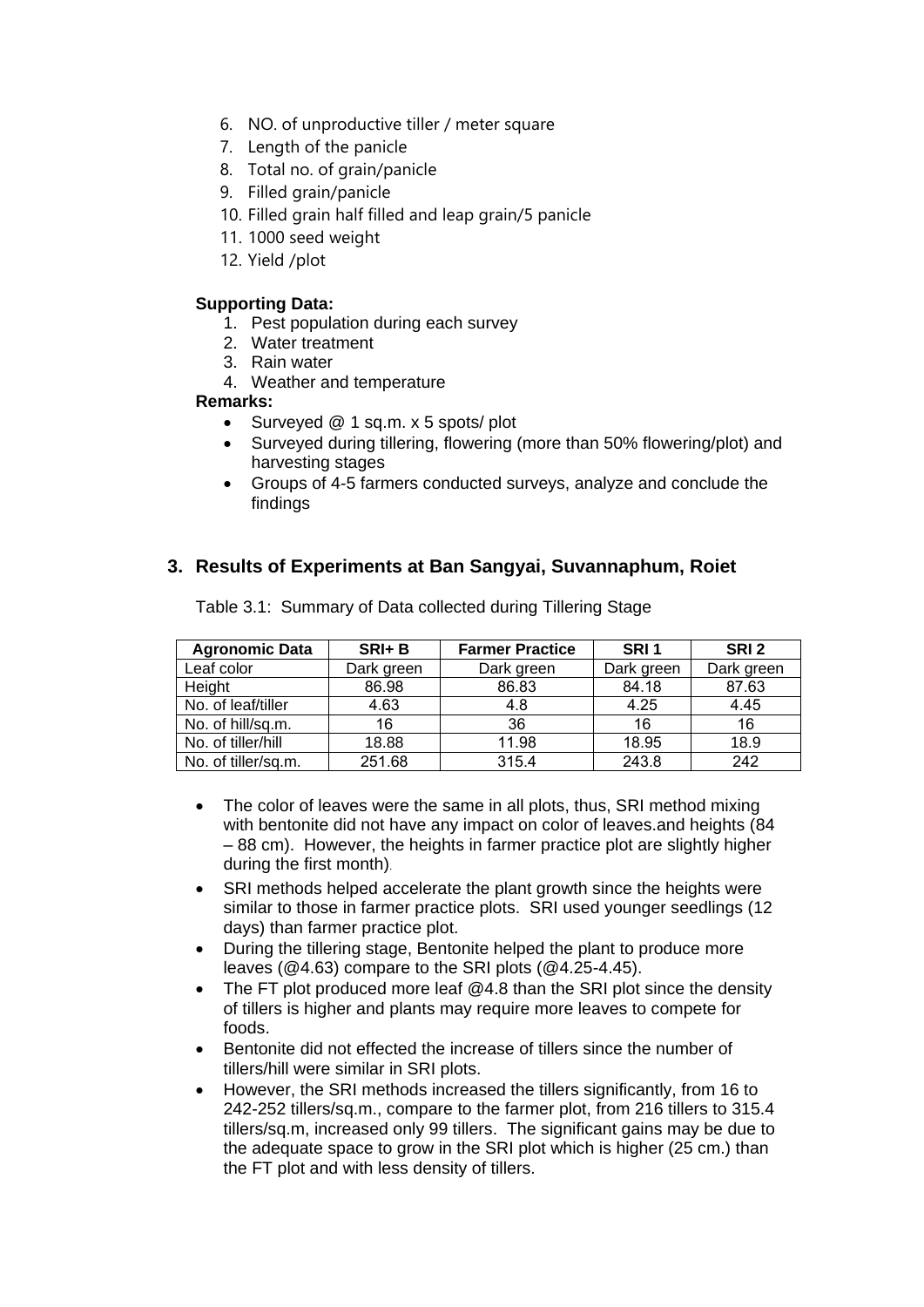| Agronomic Data        | SRI+ B Plot | <b>Farmer Plot</b> | SRI 1 Plot | SRI 2 Plot |
|-----------------------|-------------|--------------------|------------|------------|
| Leaf color            | Dark green  | Dark green         | Dark       | Dark       |
|                       |             |                    | green      | green      |
| Height                | 163.4       | 161.6              | 161.6      | 155.3      |
| No. of leaf           | 5.3         | 6                  | 5.9        | 4.85       |
| No. of tillers/sq.m.  | 16          | 36                 | 16         | 16         |
| No. of tillers/hill   | 7.95        | 6.1                | 8.45       | 10.05      |
| No. of tillers/sq.m.  | 127.65      | 200.7              | 101.5      | 118.65     |
| No. of tiller bearing | 55.5        | 96.6               | 47.45      | 49.55      |
| flowers/sq.m.         |             |                    |            |            |
| No. of stem           | 28.85       | 32.7               | 34.2       | 32.1       |
| borers/sq.m.          |             |                    |            |            |

Table 3.2: Summary data collected during flowering stage (more than 50%)

- There is no significant change during the panicle bearing stage.
- Similar development of leaf colors, heights, and slightly increase of leaves.
- There were reduction of tillers per hill due to the stem borers and unexplained cause.
- There was a slight increase of panicles and less stem borers in the SRI with Bentonite plot compare to other SRI plots, thus, Bentonite helped increase number of panicles

| Agronomic Data                   | SRI+ B Plot       | Farmer<br>Practice | SRI 1 Plot        | SRI 2 Plot        |
|----------------------------------|-------------------|--------------------|-------------------|-------------------|
| Leaf color                       | Green &<br>Yellow | Yellow             | Green &<br>Yellow | Green &<br>Yellow |
| Height (cm.)                     | 168.03            | 168.1              | 162.05            | 165.26            |
| No. of leaf                      | 4.55              | 6                  | 6                 | 4.55              |
| No. of hills/sq.m.               | 16                | 36                 | 16                | 16                |
| No. of tillers/sq.m.             | 105.6             | 155.7              | 113.4             | 96.65             |
| No. of productive tillers/hill   | 7.3               | 5.85               | 7.8               | 6.75              |
| No. of tillers with              | 1.8               | 0.7                | 1.4               | 3.1               |
| unproductive tillers/hill        |                   |                    |                   |                   |
| Length of Panicle (cm.)          | 27.73             | 25.6               | 26.5              | 27.28             |
| No. of seeds/panicle             | 222.95            | 135.45             | 164.95            | 163.6             |
| No. of productive tiller         | 88.75             | 152.4              | 99                | 84.8              |
| bearing panicles/sq.m.           |                   |                    |                   |                   |
| No. of unproductive              | 6.85              | 3.3                | 13.95             | 11.85             |
| tiller/sq.m.                     |                   |                    |                   |                   |
| No. of filled grains/ 5 panicles | 1023              | 625.75             | 737.5             | 752.25            |
| No. of half filled grains/ 5     | 58.25             | 20.25              | 51                | 41.5              |
| panicles                         |                   |                    |                   |                   |
| No. of leap grains/ 5 panicles   | 33.5              | 38.75              | 36.25             | 24.25             |
| 1000 seeds weigh (grams)         | 32.75             | 29                 | 32                | 32                |
| Circumference of tillers (cm.)   | 3.66              | 2.81               | 3.08              | 3.69              |
| Seeds weigh/sq.m. (gram)         | 440               | 360.5              | 432.5             | 382.5             |
| Seeds weigh/rai (kg.)            | 704               | 576                | 692               | 612               |
| No. of stem borers/sq.m.         | 1.95              | 6.3                | 1.55              | 2.1               |

Table 3.3 : Summary data collected during harvesting stage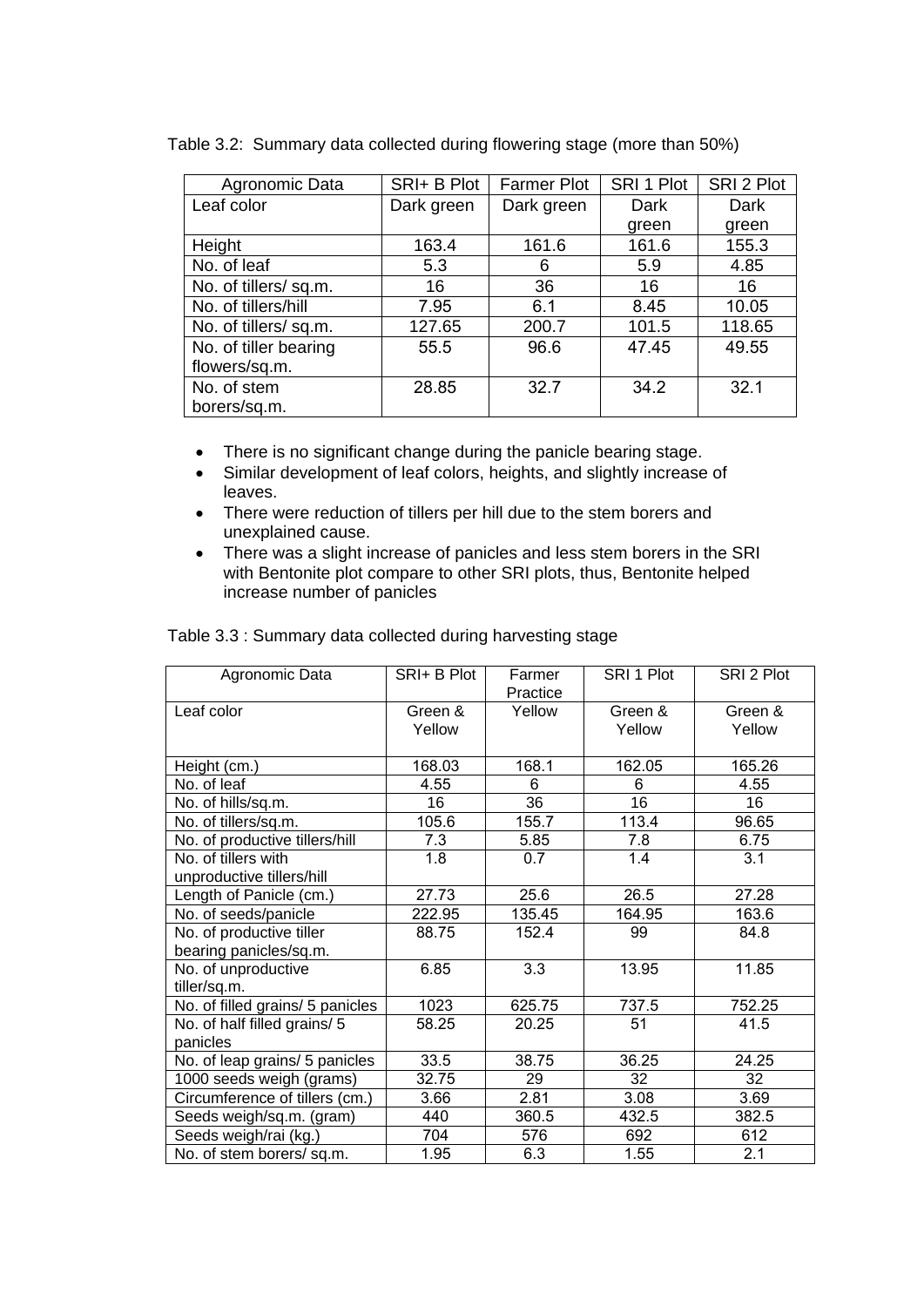- There were differences of colors in SRI plots, dark green and yellow, compared to the farmer practice plot which were all yellow.
- Weigh of seeds in plots with green and yellow leaves (32 g.) are more than the yellow leaves plots (29 g.)
- There was no significant changes of heights in all plots
- There were slight decreases of number of leaves in the SRI with Bentonite plots from 5.3 during the tillering stages to 4.55/sq.m. during the harvesting stage
- In SRI plots, there were more tillers than the farmer practice plots, thus, farmer used older seedlings and bear less tillers than younger seedlings
- Farmer practice plots had the least productive (5.85) tillers/sq.m. than the SRI (7.8) but the SRI plots had more tillers with productive grain.
- The SRI plots also had more unproductive tillers than farmer practice plots which may be the consequence of high increase of tillers.
- The length of grains in the farmer practice plots (25.6 cm.) are shorter than plots with Bentonite (27.73 cm.) that may contributed to more grains per tillers
- There were slight differences of numbers of tillers and unproductive tillers between FT and SRI plots but plots with Bentonite produced more filled and half filled grains/5 panicles than others and with the least leap grain.
- Weigh of 1000 seeds are similar (32 g.) in the SRI plots and less (29 g.) in FT plots which contributed to the increases of overall weigh/sq.m. SRI with Bentonite produced highest weigh @ 440 grams/sq.m. and the FT plots only produced 360.5 grams/sq.m.
- SRI with Bentonite also produced highest yield, 704 kg./rai, and FT plots produced only 576 kg./rai. All the SRI plots also produced higher yields than the FT plots
- No major pests and disease found during the tillering stage but during the flowering stage, there were similar damages from stem borers in all plots.

#### 4. **Results of experiments at BanTatum, Por Mun district, Surin province**

Three experiments were conducted as follows:

- 1. SRI transplanted with Bentonite (SRI+B)
- 2. SRI transplanted with composts or manure (SRI+C)
- 3. SRI transplanted with mung beans (SRI+M)
- 4. SRI transplanted 3 sets (SRI 1,2,3)

Table 4.1: Summary data collected during the tillering stage

| Agronomic Data       | SRI+ M | SRI+B  | SRI+ C | <b>SRI-1</b> | $SRI - 2$ | $SRI - 3$ |
|----------------------|--------|--------|--------|--------------|-----------|-----------|
| Leaf color           | Dark   | Dark   | Dark   | Dark         | Dark      | Dark      |
|                      | green  | green  | green  | green        | green     | green     |
| Height (cm.)         | 73.53  | 84.68  | 96.65  | 74.53        | 88.15     | 86.13     |
| No. of leaf          | 4.55   | 4.9    | 4.93   | 4.73         | 4.95      | 5.3       |
| No. of tillers/sq.m. | 16     | 16     | 16     | 16           | 16        | 16        |
| No. of tillers/hill  | 10.55  | 13.98  | 11.1   | 10.6         | 15.13     | 10.95     |
| No. of tillers/sq.m. | 148.03 | 170.95 | 142.7  | 127.58       | 170.88    | 150.4     |

 All plots had dark green leaves which may be from the first fertilizer treatment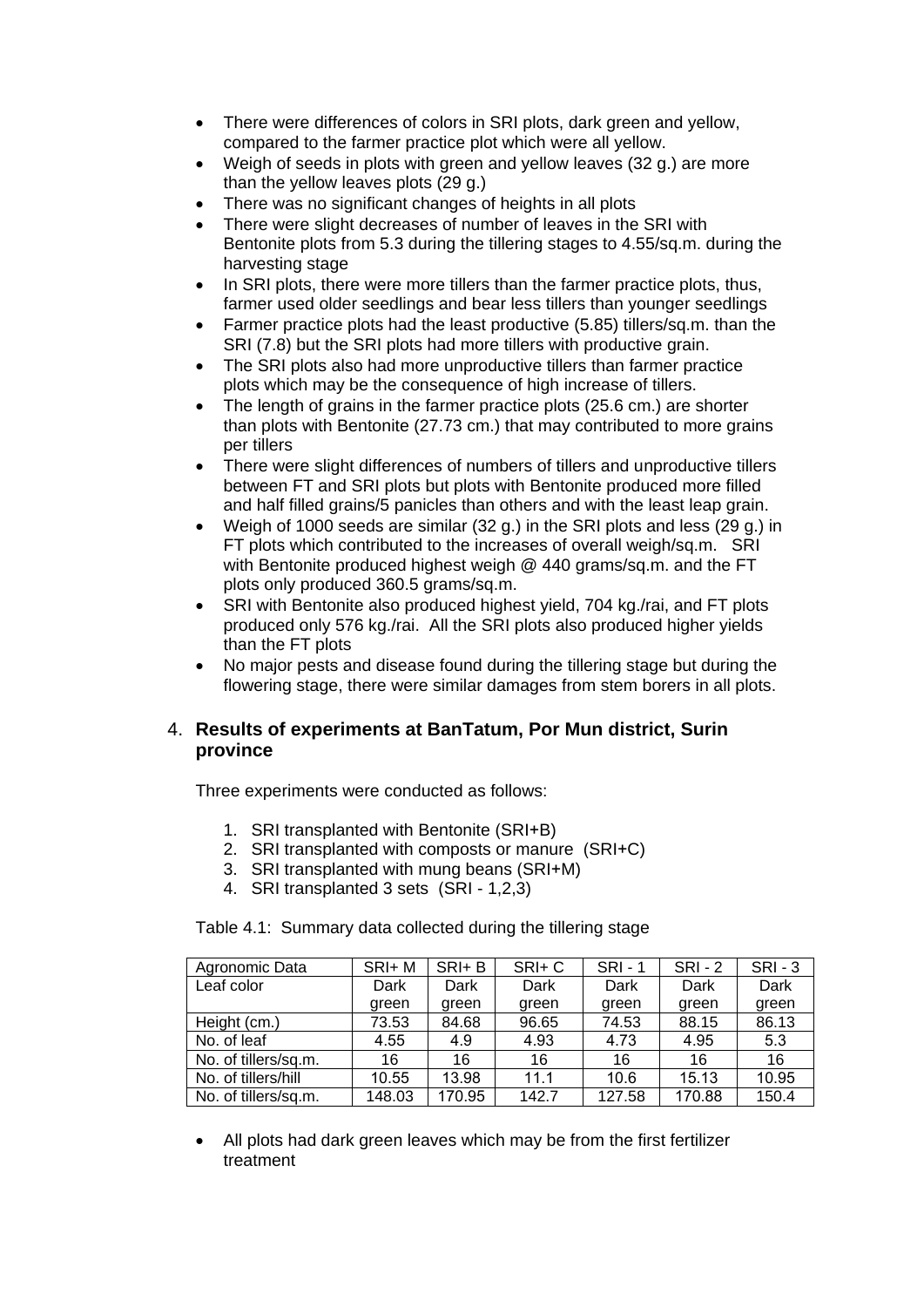- Compost plots had the highest plant (96.65 cm.) and the lowest was on the mung beans plot (73.53 cm.), thus, Bentonite and Mung beans had no impact to the plant's height)
- There was no significant difference on number of leaves in all plots. However, the SRI-2 produced most tillers (15-16) followed by Bentonite plots (14) and the Mung beans plots had the least tillers (10)/hill

| Agronomic Data       | SRI+ M | $SRI+ B$ | $SRI+C$    | SRI <sub>1</sub> | SRI <sub>2</sub> | SRI3       |
|----------------------|--------|----------|------------|------------------|------------------|------------|
| Leaf color           | Dark   | Dark     | Dark green | Dark green       | Dark green       | Dark green |
|                      | green  | green    |            |                  |                  |            |
| Height (cm.)         | 142    | 169.3    | 180.35     | 141.3            | 173.5            | 171.3      |
| No. of leaf          | 4.75   | 4.75     | 5.2        | 4.8              | 4.6              | 5.2        |
| No. of hills/sq.m.   | 16     | 16       | 16         | 16               | 16               | 16         |
| No. of tillers/hill  | 5.8    | 7.6      | 6.65       | 5.2              | 7.95             | 5.55       |
| No. of tillers/sq.m. | 95     | 99.55    | 85.95      | 82.15            | 103.5            | 82.7       |
| No. of tillers with  | 41.2   | 55.5     | 39.75      | 32.45            | 49.55            | 42.4       |
| flowering/sq.m.      |        |          |            |                  |                  |            |
| No. of stem          | 39.4   | 56.2     | 39.75      | 46.9             | 46.05            | 29.7       |
| borers/sq.m.         |        |          |            |                  |                  |            |

Table 4.2: Summary data collected during flowering stage (more than 50%)

- Leaves color was dark green in all plots
- Compost plot continued to have the highest plant @180.35 cm. followed by the SRI-2 and SRI-3 @173.5 and 171.3 cm. respectively.
- Numbers of leaf were average at 4-5 leaves/tiller
- Numbers of tillers/hill decreased due to the soft rot, damage from stem borer and some identify cause.
- Plot with Bentonite produced highest tillers @99.55 tillers/sq.m. and produced highest productive tillers @ of 55.5 productive tillers/sq.m. compared to the rest.
- There were also more stem borers found in Bentonite plot compared to others which may be due to the different growth rates amongst the plots.

| Agronomic Data                          | SRI+ M   | SRI+ B   | SRI+C    | SRI <sub>1</sub> | SRI <sub>2</sub> | SRI3     |
|-----------------------------------------|----------|----------|----------|------------------|------------------|----------|
| Leaf color                              | Yellow & | Yellow & | Yellow & | Yellow &         | Yellow           | Yellow & |
|                                         | green    | green    | green    | green            | & green          | green    |
| Height (cm.)                            | 155.65   | 183.9    | 180.35   | 154.55           | 197.65           | 171.5    |
| No. of leaf                             | 5        | 5        | 5        | 5                | 5                | 5        |
| No. of hills/sq.m.                      | 16       | 16       | 16       | 16               | 16               | 16       |
| No. of tillers/sq.m                     | 95       | 99.25    | 85.95    | 82.15            | 103.25           | 82.7     |
| No. of tillers bearing<br>panicles/hill | 5.8      | 7.6      | 6.65     | 5.2              | 7.95             | 5.55     |
| No. of unproductive<br>tillers/hill     | 0.3      | 0.4      | 0.15     | 0.55             | 0.6              | 0.05     |
| Length of panicles<br>(cm.)             | 28.81    | 29.25    | 33.95    | 28.96            | 29               | 28.45    |
| No. of grains/panicle                   | 206.8    | 292.05   | 282.95   | 149.8            | 234.3            | 218.15   |
| No. of productive<br>tillers/sq.m.      | 83.7     | 93.05    | 80.35    | 79.05            | 99.2             | 78       |
| No. of unproductive<br>tillers/sq.m.    | 5.75     | 6.2      | 5.6      | 3.1              | 4.05             | 4.85     |
| No. of filled grains/ 5<br>panicles     | 996.75   | 1249.25  | 1317.5   | 751              | 1097.5           | 961      |

Table 4.3: Summary Data Collected during the Harvesting Stage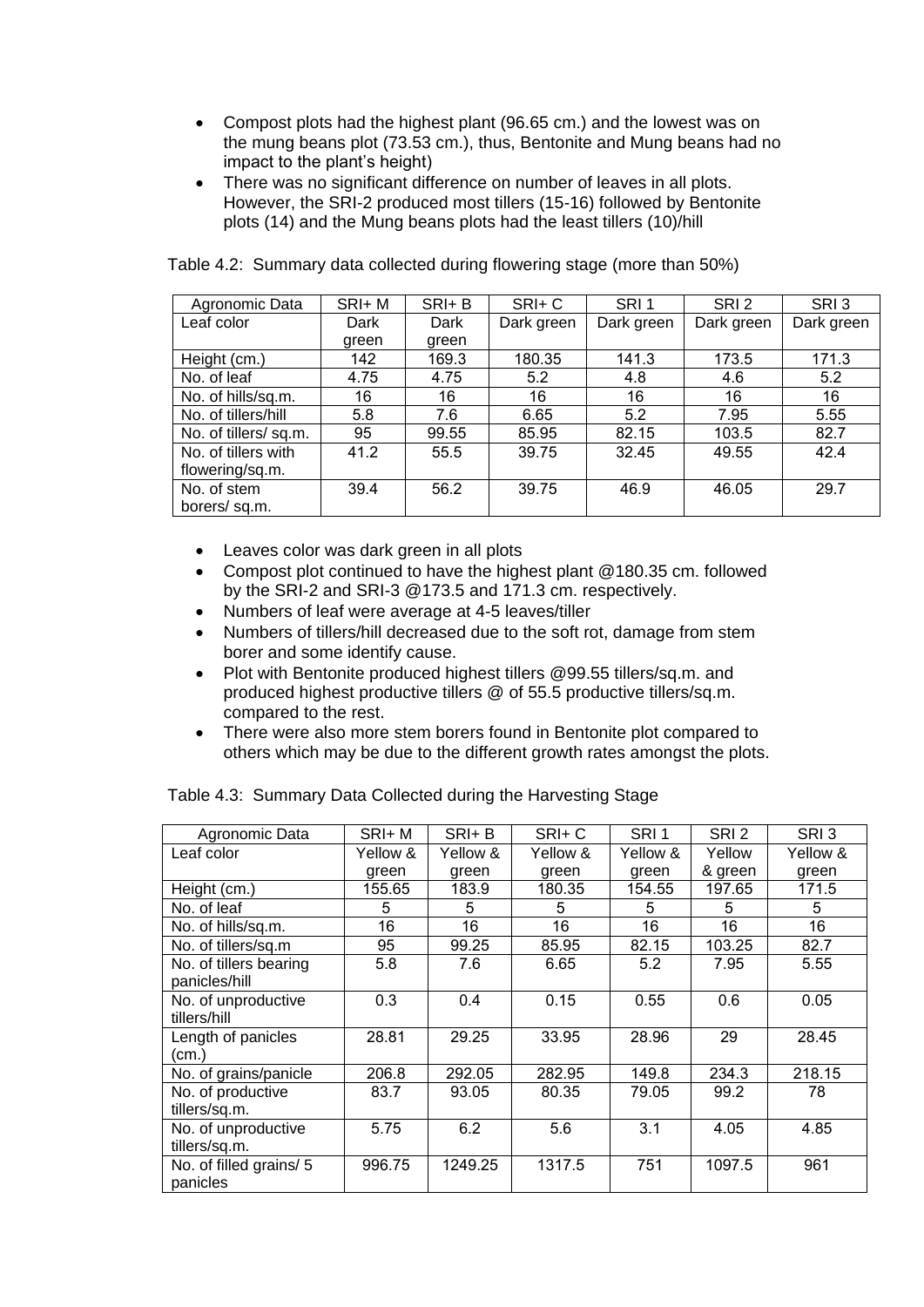| Agronomic Data             | SRI+ M | $SRI+ B$ | SRI+C | SRI <sub>1</sub> | SRI <sub>2</sub> | SRI3  |
|----------------------------|--------|----------|-------|------------------|------------------|-------|
| No. of half filled grains/ | 18.5   | 113.75   | 41.75 | 7.75             | 47.25            | 31    |
| 5 panicles                 |        |          |       |                  |                  |       |
| No. of leap grains/ 5      | 16.25  | 97.25    | 55.25 | 12.75            | 77.25            | 48.75 |
| panicles                   |        |          |       |                  |                  |       |
| Weigh of 1000 seeds        | 35     | 34.25    | 31.5  | 34.5             | 29.75            | 32.5  |
| (gram)                     |        |          |       |                  |                  |       |
| Circumference of the       | 3.97   | 4.06     | 4.04  | 3.38             | 3.87             | 3.99  |
| plant                      |        |          |       |                  |                  |       |
| Seeds weigh/sq.m.          | 322.5  | 413      | 383   | 304.5            | 364              | 333.5 |
| (gram)                     |        |          |       |                  |                  |       |
| Seeds weigh/rai (Kg.)      | 516    | 660.8    | 612.8 | 487.2            | 582.4            | 533.6 |
| No. of Stem borer/sq.m.    | 10.75  | 1.4      | 6.75  | 9.5              | 2.9              | 12.5  |

- During harvesting stage, all leaves were mixing mostly with yellow and green which is normal with other rice plant
- Most heights were between 150-200 cm. with 5 leaves which considered higher than normal rice. The higher tillers also had longer panicles
- The SRI with compost had the longest panicles @33.95 cm. compare to the rest @28-29.25 cm. which can be concluded that the uses of compost or manure produced longer panicles.
- Numbers of grains/panicles was highest in the SRI with Bentonite plot @292.05 followed by 282.95 in the SRI with compost which had longer panicles. The SRI-1 had the least grains/panicles @149.8.
- Tillers per sq.meter were highest in the SRI-2 plot followed by SRI+Bentonite and SRI+mung beans. The SRI-3 has the least tillers.
- Unproductive tillers were lowest the SRI-1, @3.1 tillers, and highest in the SRI+Bentonite plot @6.2 tillers. The result was contradicted to earlier findings that Bentonite and compost had least unproductive tillers. The ratios of Benonite and compost applied may have contributed to the increased of unproductive tillers. More studies are needed to validate better result.
- Numbers of grains/5 panicles were highest in the Bentonite plot @1,460.25 followed by the compost plot @1,414.55. However, when considered the numbers of half filled and leap grains, the compost plot had higher numbers of full grains. Thus the compost helped plant to produce better quality of grains than other treatments.
- Weigh of 1,000 filled grains is highest in the SRI+Mung beans @35 grams closely followed by the SRI-1 @34.25 grams. The SRI+Bentonite was average at 34.25 gram.
- The circumference lengths were similar between the Bentonite and the compost plots @ 4.06-4.04 cm. which considered large compare to normal rice. Other plots also has the large circumference @3.38-3.99.
- Weigh of grains/sq.m. was highest from the SRI+Bentonite plot @423 grams and followed by the SRI+compost @383 grams. SRI-1 has the lowest weigh of 304.5 grams. The uses of Bentonite and compost contributed to more weighs for the grains.
- The SRI+Bentonite produced the highest yield @ 660.8 kg./rai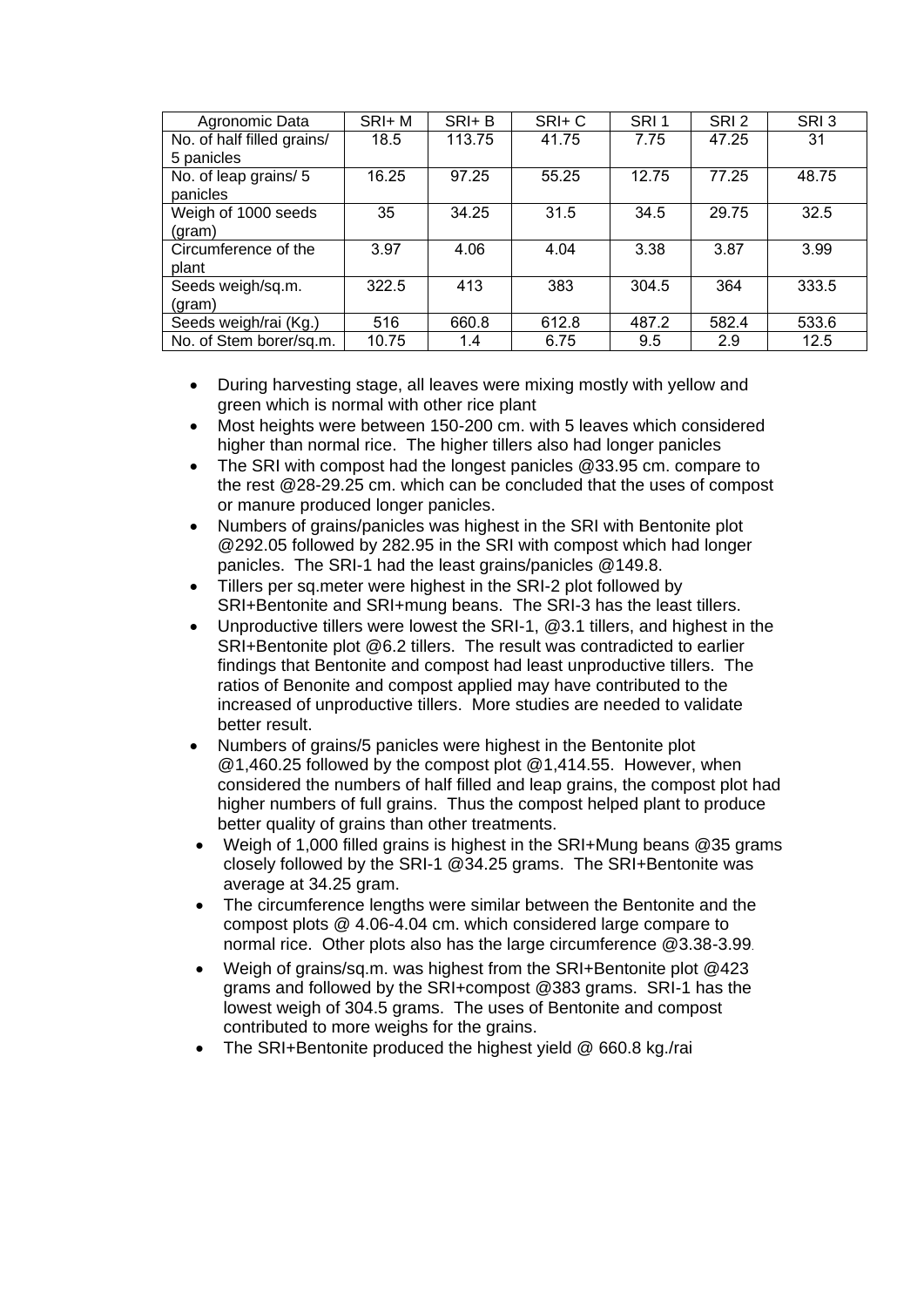## **5. Cost Benefits Analysis:**

| Ban Sangyai,      |      |           |          |      |       |        |      |       |       |  |
|-------------------|------|-----------|----------|------|-------|--------|------|-------|-------|--|
| <b>Roiet</b>      |      | $SRI + B$ |          |      | SRI   |        |      | FT    |       |  |
|                   |      | Unit      |          |      | Unit  |        |      | Unit  |       |  |
| Description       | Unit | Cost      | Total    | Unit | Cost  | Total  | Unit | Cost  | Total |  |
|                   |      |           |          |      |       |        |      |       |       |  |
| Total yield (kg.) | rai  | 704       | 704      | rai  | 652   | 652    | rai  | 576   | 576   |  |
| Rice Paddy unit   |      |           |          |      |       |        |      |       |       |  |
| cost              |      |           | 16,143   |      |       | 3,343  |      |       | 3,343 |  |
|                   |      | 17        |          |      | 17    |        |      | 17    |       |  |
| Total return      |      | B./kg     | 11,968   |      | B./kg | 11,084 |      | B./kg | 9,792 |  |
|                   |      |           |          |      |       |        |      |       |       |  |
| Net return        |      |           | (4, 175) |      |       | 7,741  |      |       | 6,449 |  |

Table 5.1: Summary of Cost Benefits of Ban Sangyai, Suvannaphum, Roiet province

- Given the SRI + Bentonite plot produced the highest yield than the SRI and Farmer practice plot, the cost of Bentonite was highest thus replacement or alternative material similar to Bentonite needed to be substitute.
- The SRI plot provided higher yield and net return of 1,292 Baht more than the farmer practice plot, thus, the method was highly recommended by farmer to be utilized.

| Ban Poman,        |      |           |          |       |           |       |     |           |        |     |       |       |
|-------------------|------|-----------|----------|-------|-----------|-------|-----|-----------|--------|-----|-------|-------|
| <b>Surin</b>      |      | $SRI + B$ |          |       | $SRI + M$ |       |     | $SRI + C$ |        |     | SRI   |       |
|                   |      | Unit      |          |       | Unit      |       | Un  | Unit      |        | Un  | Unit  |       |
| Description       | Unit | Cost      | Total    | Unit  | Cost      | Total | it  | Cost      | Total  | it  | Cost  | Total |
| Total yield       |      |           |          |       |           |       |     |           |        |     |       |       |
| (kg.)             | rai  | 660       | 660      | 1 rai | 516       | 516   | rai | 612.8     | 612.8  | rai | 534.4 | 534.4 |
| <b>Rice Paddy</b> |      |           |          |       |           |       |     |           |        |     |       |       |
| unit cost         |      |           | 16,143   |       |           | 3,433 |     |           | 4.943  |     |       | 3,343 |
|                   |      | 17        |          |       | 17        |       |     |           |        |     |       |       |
|                   |      | $B$ ./    |          |       | $B_{J}$   |       |     | 17        |        |     | 17    |       |
| Total return      |      | kg        | 10,302   |       | kg        | 8,772 |     | B./kg     | 10.418 |     | B./kg | 9,085 |
| Net return        |      |           | (5, 841) |       |           | 5,339 |     |           | 5,475  |     |       | 5,742 |

Table 5.2: Summary of Cost Benefits of Ban Poman, Tatum, Surin Province

- Similarly to the findings from Ban Sangyai, SRI + Bentonite produced the highest yield @660 kg./rai, followed by the SRI + Compost @612 kg./rai.
- The SRI + Mung beans produced slightly higher yield @516 kg./rai than the normal SRI @487 kg./rai. From the comparison plots but the yield was less than the average of all SRI plots @ 534 kg./rai.
- Given the high input cost of Bentonite or even compost, the net return of the SRI was higher. SRI + Mung beans provided slighter higher return than the SRI from the comparison plot but lower when compared to the average of all SRI plots.
- Since mixing of Bentonite and compost produced highest yield, further studies may be needed to explore the substitution materials of Bentonite and/or mixture ratios to reduce the input cost.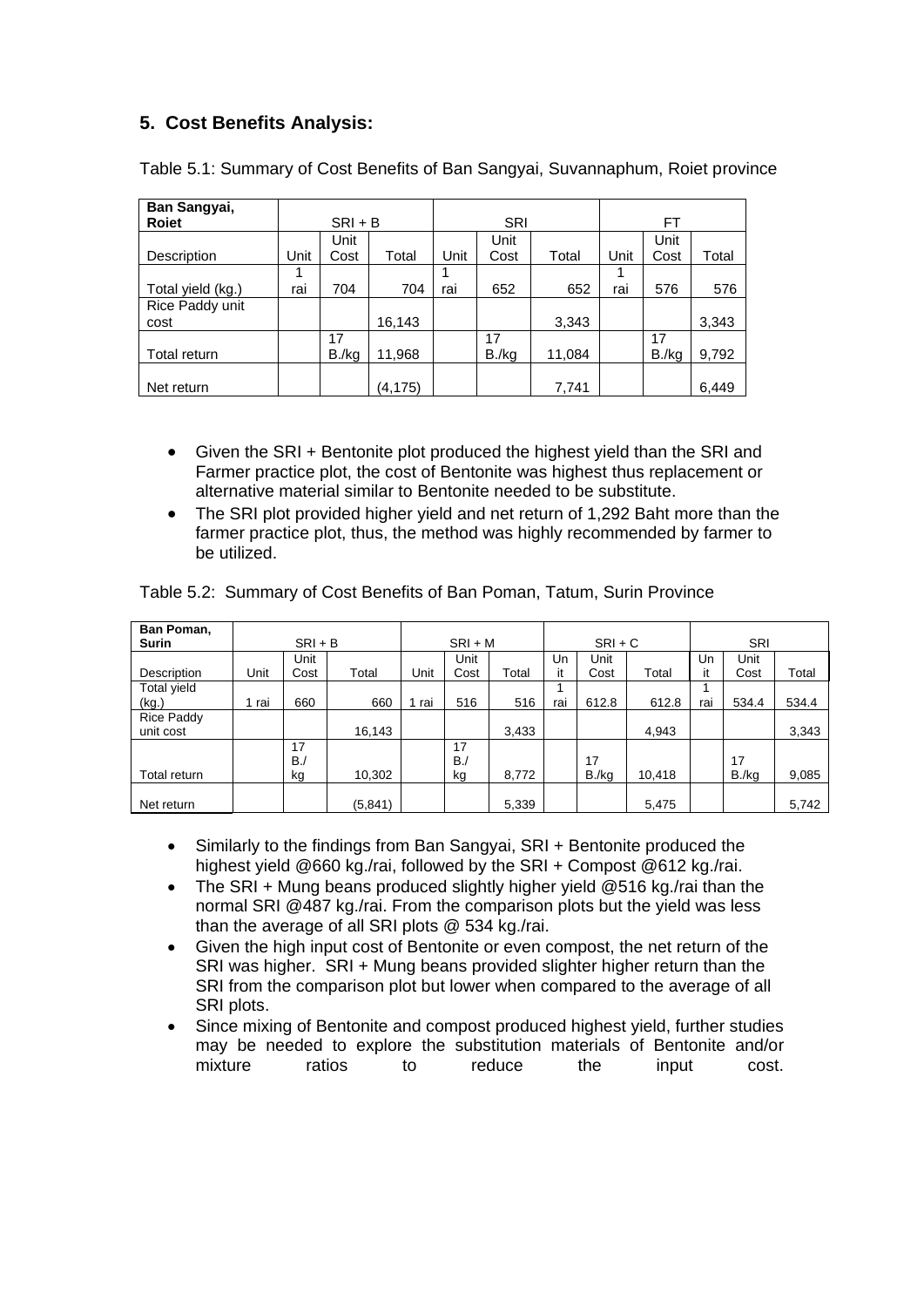### **6. Field Day:**

A Field Day was organized on November 30, 2009 at the Ban Poman, Tatum, Surin province with approximately 95 participants in attendance. The purposes of the field day were to exhibit the results from the experiments, exchange expertise through a forum and harvest the yields. The Tatum District Governor chaired the events while participants included farmers, school students and teachers, representatives from AIT, TEF, and all concerned local governmental officials. (See attached list of participants for details.

Key recommendations generated during the forum included the followings:

Strength:

- Farmers involvement in the research
- Local governmental agencies highly supported the project and willing to supports further studies

Farmers were able to applied the lessons in their own field.

Weakness:

- Famers unable to apply the SRI method in large scale/area
- Lack of continuation of technical supports

Problems:

- Heavy rainfall caused difficulties to manage water
- Lack of budget for technical supports
- There were lots of weeds after transplanted

Farmers' Perceptions:

- Using 12 days seedlings and protect the roots during transplant can be applied
- SRI method can be applied for 1-5 rais plot since the labor cost for transplanting can be conceive. For larger plots, the labor cost will reduce the net return as a result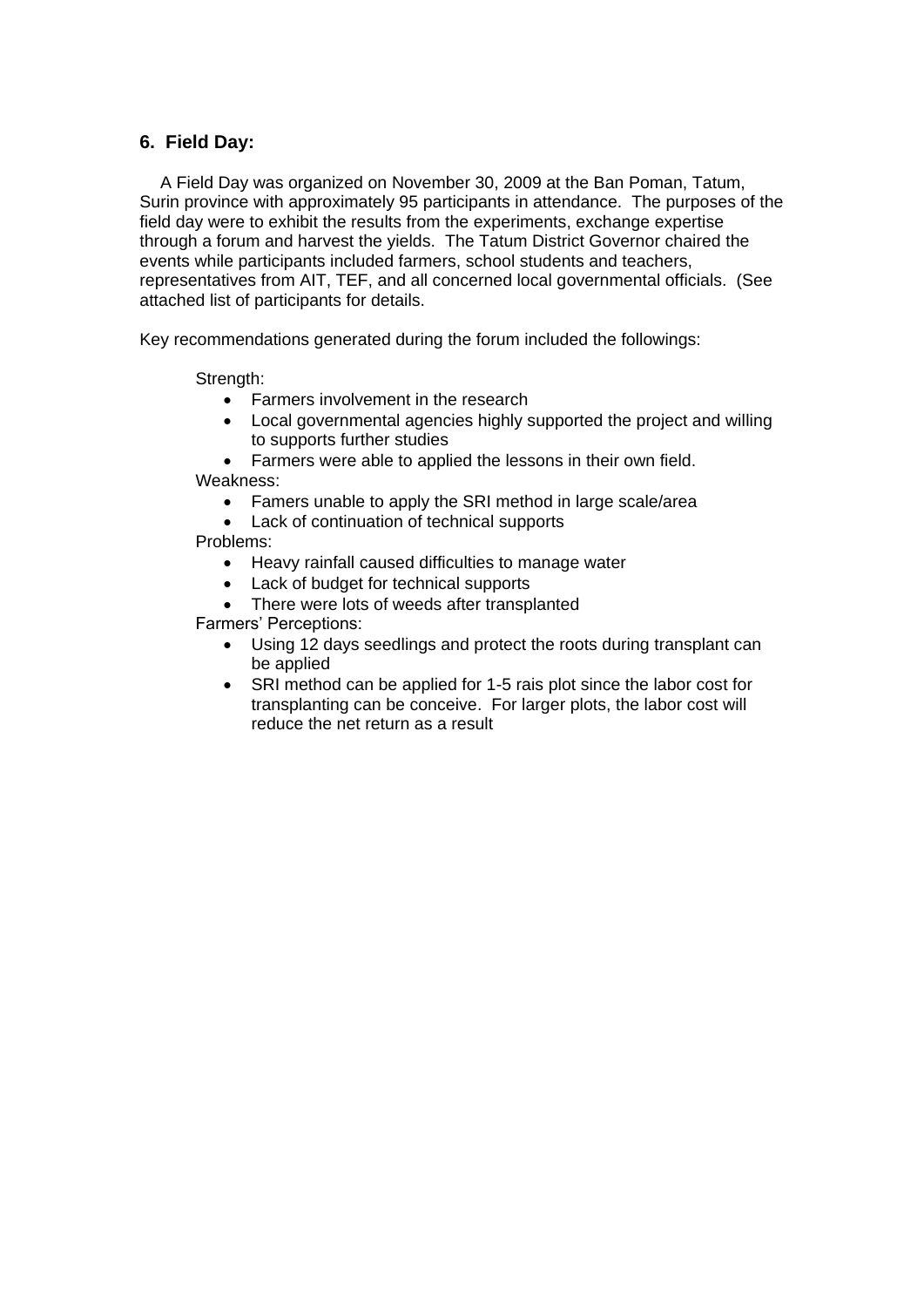## **Annex 1: Planting Data**

## **Ban Sangyai, Suvannaphum, Roiet Province**

| <b>Date</b> | No. of<br><b>Farmers</b><br>(Total 15) | %  | <b>Activities</b>                                                    |
|-------------|----------------------------------------|----|----------------------------------------------------------------------|
| July 03,    | 12                                     | 80 | <b>Field Preparations</b><br>$\overline{\phantom{a}}$                |
| 2009        |                                        |    | Transplant                                                           |
|             |                                        |    | Plot maintenance after transplant<br>$\blacksquare$                  |
|             |                                        |    | Apply fertilizer                                                     |
| August 03,  | 12                                     | 80 | Field surveys/ Agronomic data collection                             |
| 2009        |                                        |    | Analysis<br>$\overline{\phantom{a}}$                                 |
| September   | 13                                     | 86 | Field surveys/ Agronomic data collection<br>$\overline{\phantom{a}}$ |
| 02, 2009    |                                        |    | Analysis                                                             |
| October 15, | 11                                     | 73 | Field surveys/ Agronomic data collection                             |
| 2009        |                                        |    | Analysis<br>$\blacksquare$                                           |
| November    | 12                                     | 80 | Field surveys/ Agronomic data collection<br>$\overline{\phantom{a}}$ |
| 20, 2009    |                                        |    | Analysis<br>$\blacksquare$                                           |
|             |                                        |    | Organize exhibition, forum for field day<br>$\blacksquare$           |
|             | 14                                     | 93 | Conclude the studies                                                 |

## **Ban Porman, Tatum, Surin Province**

| <b>Date</b>              | No. of farmers | %         | <b>Activities</b>                                                                                                                |
|--------------------------|----------------|-----------|----------------------------------------------------------------------------------------------------------------------------------|
| 04 July,<br>2009         | 16             | 50        | <b>Field Preparations</b><br>Transplant<br>Plot maintenance after transplant<br>$\blacksquare$<br>Apply fertilizer               |
| 04 August,<br>2009       | 26             | 8         | Field surveys/ Agronomic data<br>$\blacksquare$<br>collection<br>Analysis<br>$\overline{\phantom{a}}$                            |
| 03<br>September,<br>2009 | 24             | 75        | Field surveys/ Agronomic data<br>$\overline{\phantom{0}}$<br>collection<br>Analysis                                              |
| 15<br>October,<br>2009   | 22             | 68        | Field surveys/ Agronomic data<br>$\overline{\phantom{a}}$<br>collection<br>Analysis<br>$\overline{\phantom{a}}$                  |
| 25<br>November,<br>2009  | 25<br>32       | 78<br>100 | Field surveys/ Agronomic data<br>-<br>collection<br>Analysis<br>Organize exhibition, forum for field day<br>Conclude the studies |
|                          |                |           |                                                                                                                                  |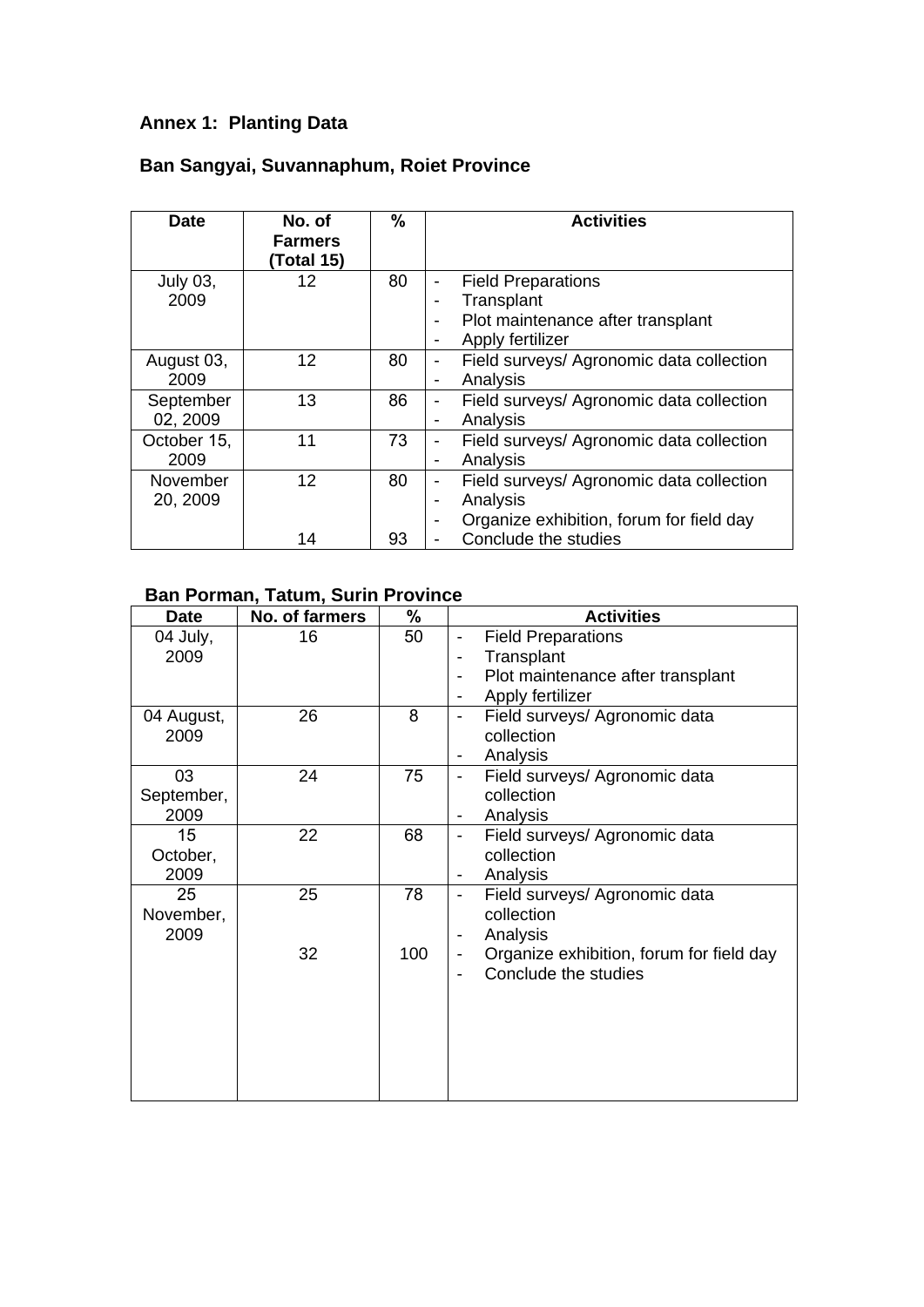| ลำดับที่       | ชื่อ-สกุล               | ที่อยู่                                        |
|----------------|-------------------------|------------------------------------------------|
| $\mathbf{1}$   | นายทองอินทร์ นาคะวงค์   | ่ 61 หมู่10 ต.ทุ่งกุลา อ.สุวรรณภูมิ จ.ร้อยเอ็ด |
| $\overline{2}$ | นายกมล ใชยศรี           | 16 หมู่10 ต.ทุ่งกุลา อ.สุวรรณภูมิ จ.ร้อยเอ็ด   |
| $\overline{3}$ | นายเหลี่ยม บัวลอย       | 97 หมู่10 ต.ทุ่งกุลา อ.สุวรรณภูมิ จ.ร้อยเอ็ด   |
| $\overline{4}$ | นางควงใจ สระแก้ว        | 5 หมู่10 ต.ทุ่งกุลา อ.สุวรรณภูมิ จ.ร้อยเอ็ด    |
| 5              | นางบังอร วิชัย          | 64 หมู่10 ต.ทุ่งกุลา อ.สุวรรณภูมิ จ.ร้อยเอ็ด   |
| 6              | นางสมาน พิมพ์โคตร       | 22 หมู่10 ต.ทุ่งกุลา อ.สุวรรณภูมิ จ.ร้อยเอ็ด   |
| 7              | นางจำเนียร พุธมี        | 17 หมู่10 ต.ทุ่งกุลา อ.สุวรรณภูมิ จ.ร้อยเอ็ด   |
| 8              | นางจันทร์เพ็ญ สหัดสนา   | 38 หมู่10 ต.ทุ่งกุลา อ.สุวรรณภูมิ จ.ร้อยเอ็ด   |
| 9              | นางหนูเดิน ลาขุมเหล็ก   | 147 หมู่10 ต.ทุ่งกุลา อ.สุวรรณภูมิ จ.ร้อยเอ็ด  |
| 10             | นางบัวสา นาคะวงค์       | 61 หมู่10 ต.ทุ่งกุลา อ.สุวรรณภูมิ จ.ร้อยเอ็ด   |
| 11             | นางบุญช่วย แก้วศรีวงค์  | 18 หมู่10 ต.ทุ่งกุลา อ.สุวรรณภูมิ จ.ร้อยเอ็ด   |
| 12             | นางหนูจันทร์ สุดตัง     | 33 หมู่10 ต.ทุ่งกุลา อ.สุวรรณภูมิ จ.ร้อยเอ็ด   |
| 13             | ้นางทองใบ บุญทัพไทย     | 53 หมู่10 ต.ทุ่งกุลา อ.สุวรรณภูมิ จ.ร้อยเอ็ด   |
| 14             | นางสำลี บุญทัพไทย       | 11 หมู่10 ต.ทุ่งกุลา อ.สุวรรณภูมิ จ.ร้อยเอ็ด   |
| 15             | นางสังวาลย์<br>เทียมทัด | 42 หมู่10 ต.ทุ่งกุลา อ.สุวรรณภูมิ จ.ร้อยเอ็ด   |

## **Annex 2: List of Participated Farmers from Ban Sangyai, Suvannaphum District, Roiet Province**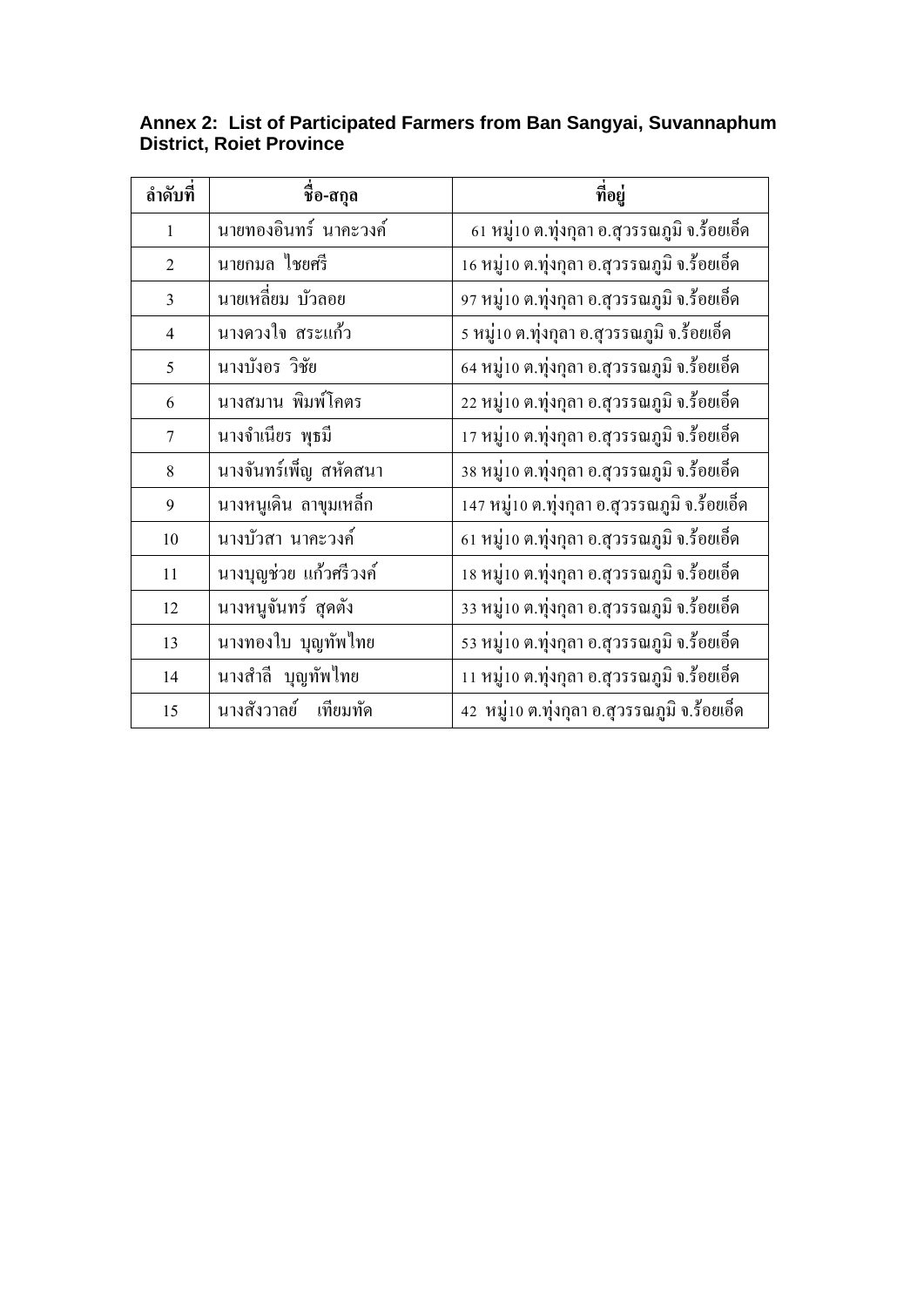| ลำดับที่         | ี<br>ชื่อ-สกุล          | ที่อยู่                               |
|------------------|-------------------------|---------------------------------------|
| $\mathbf{1}$     | นายปัญญา ลาภจิตร        | หมู่ 1 ต.ทุ่งกุลา อ.ท่าตูม จ.สุรินทร์ |
| $\overline{2}$   | นายสายัณห์ คลองงาม      | หมู่ 1 ต.ทุ่งกุลา อ.ท่าตูม จ.สุรินทร์ |
| $\mathfrak{Z}$   | นางวิเชียร ที่งาม       | หมู่ 1 ต.ทุ่งกุลา อ.ท่าตูม จ.สุรินทร์ |
| $\overline{4}$   | นายใสว สุดใจ            | หมู่ 1 ต.ทุ่งกุลา อ.ท่าตูม จ.สุรินทร์ |
| 5                | นายบุญจันทร์ ศรีทองเติม | หมู่ 1 ต.ทุ่งกุลา อ.ท่าตูม จ.สุรินทร์ |
| $\sqrt{6}$       | นายสุขสันต์ วันทอง      | หมู่ 1 ต.ทุ่งกุลา อ.ท่าตูม จ.สุรินทร์ |
| $\boldsymbol{7}$ | นายวิษณุ พรหมบุตร       | หมู่ 1 ต.ทุ่งกุลา อ.ท่าตูม จ.สุรินทร์ |
| $\,8\,$          | นางหนูปั้น สายแสง       | หมู่ 2 ต.ทุ่งกุลา อ.ท่าตูม จ.สุรินทร์ |
| $\mathfrak{g}$   | นางกุล ชมทอง            | หมู่ 2 ต.ทุ่งกุลา อ.ท่าตูม จ.สุรินทร์ |
| $10\,$           | นางยิน ไชยศรีรัมย์      | หมู่ 2 ต.ทุ่งกุลา อ.ท่าตูม จ.สุรินทร์ |
| $11\,$           | นางน้อย ปรากฏรัตน์      | หมู่ 2 ต.ทุ่งกุลา อ.ท่าตูม จ.สุรินทร์ |
| $12\,$           | นางจ๋า ที่งาม           | หมู่ 2 ต.ทุ่งกุลา อ.ท่าตูม จ.สุรินทร์ |
| 13               | นายอดิศักดิ์ พรหมบุตร   | หมู่ 1 ต.ทุ่งกุลา อ.ท่าตูม จ.สุรินทร์ |
| 14               | นางสาวสถาพร ลินดา       | หมู่ 1 ต.ทุ่งกุลา อ.ท่าตูม จ.สุรินทร์ |
| 15               | นางสมาน สันโส           | หมู่ 1 ต.ทุ่งกุลา อ.ท่าตูม จ.สุรินทร์ |
| 16               | นางสาวควงมณี งามเลิศ    | หมู่ 1 ต.ทุ่งกุลา อ.ท่าตูม จ.สุรินทร์ |
| 17               | นางประภา ใกรเสือ        | หมู่ 1 ต.ทุ่งกุลา อ.ท่าตูม จ.สุรินทร์ |
| $18\,$           | นางแตงอ่อน ชมอินทร์     | หมู่ 1 ต.ทุ่งกุลา อ.ท่าตูม จ.สุรินทร์ |
| 19               | นางสมพงษ์ เหนียวคง      | หมู่ 1 ต.ทุ่งกุลา อ.ท่าตูม จ.สุรินทร์ |
| $20\,$           | นายหลอม ชมทอง           | หมู่ 1 ต.ทุ่งกุลา อ.ท่าตูม จ.สุรินทร์ |
| 21               | นายน้อย อนุลาวัพ        | หมู่ 1 ต.ทุ่งกุลา อ.ท่าตูม จ.สุรินทร์ |
| 22               | นางฉวิวรรณ สัตตชาติ     | หมู่ 1 ต.ทุ่งกุลา อ.ท่าตูม จ.สุรินทร์ |
| 23               | นายบุญธรรม สันโส        | หมู่ 1 ต.ทุ่งกุลา อ.ท่าตูม จ.สุรินทร์ |
| 24               | นางกันยา สุภาพ          | หมู่ 1 ต.ทุ่งกุลา อ.ท่าตูม จ.สุรินทร์ |
| 25               | นางมิตร แข่งขัน         | หมู่ 1 ต.ทุ่งกุลา อ.ท่าตูม จ.สุรินทร์ |
| 26               | นางสาวนุจรินทร์ กำจร    | หมู่ 1 ต.ทุ่งกุลา อ.ท่าตูม จ.สุรินทร์ |
| $27\,$           | นางญูดาวรรณ อ่อนงาม     | หมู่ 1 ต.ทุ่งกุลา อ.ท่าตูม จ.สุรินทร์ |
| 28               | นางสงวน โคตุราช         | หมู่ 1 ต.ทุ่งกุลา อ.ท่าตูม จ.สุรินทร์ |
| 29               | นางสายเพชร ชมทอง        | หมู่ 1 ต.ทุ่งกุลา อ.ท่าตูม จ.สุรินทร์ |
| 30               | นางสุวรรณไพร ปรากฏรัตน์ | หมู่ 4 ต.ทุ่งกุลา อ.ท่าตูม จ.สุรินทร์ |
| 29               | นางสำเริง ชมอินทร์      | หมู่ 4 ต.ทุ่งกุลา อ.ท่าตูม จ.สุรินทร์ |
| 31               | นางอลิชา เสาเกลี้ยง     | หมู่ 4 ต.ทุ่งกุลา อ.ท่าตูม จ.สุรินทร์ |
| 32               | นางพัชรีพร ชมทอง        | หมู่ 4 ต.ทุ่งกุลา อ.ท่าตูม จ.สุรินทร์ |

**Annex 3: List of Participated Farmers from Ban Porman, Tatum District, Surin Province.**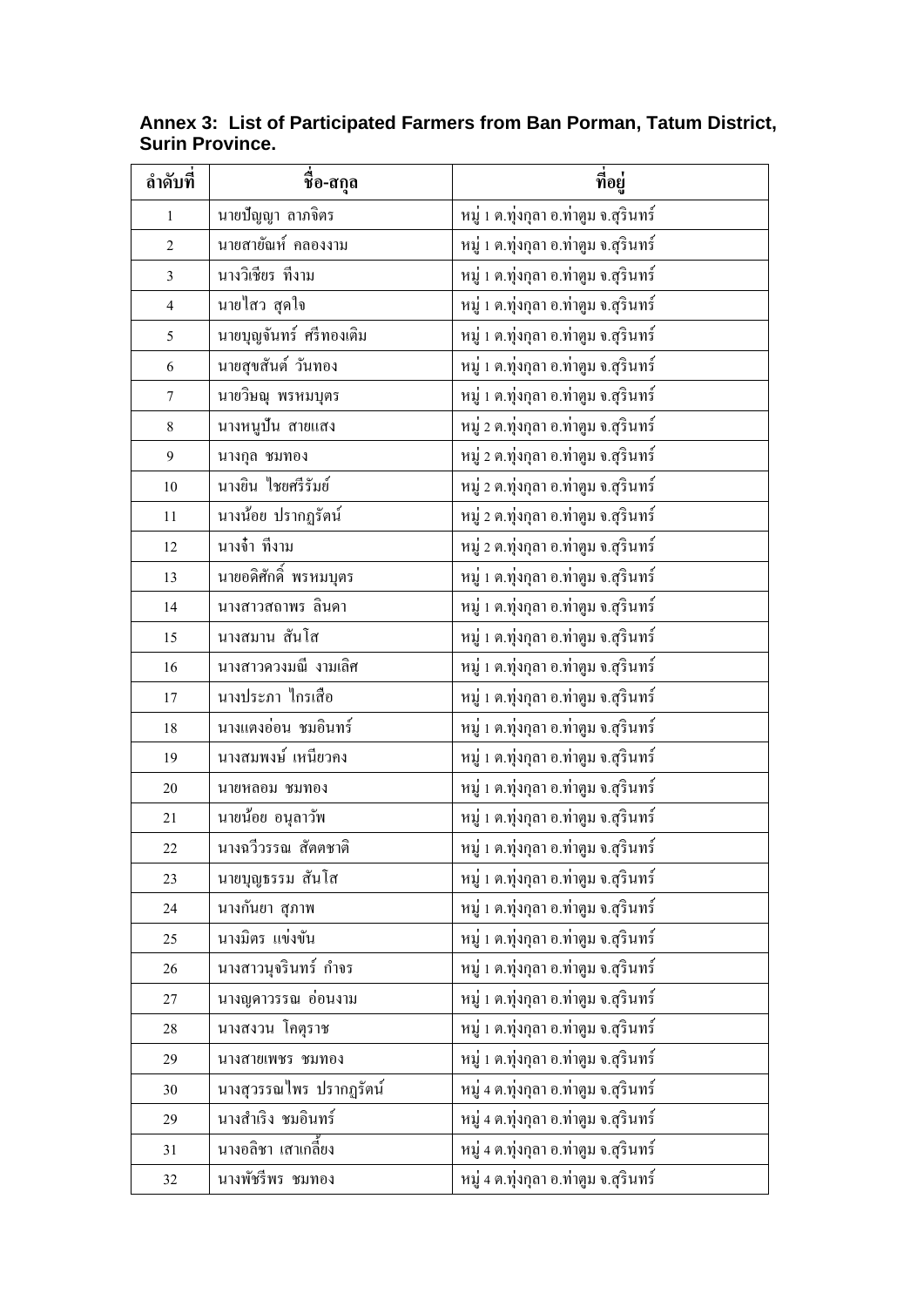### **Annex 4: List of Participants During the Field Day on November 30, 2009 (in Thai)**

**Location: Ban Porman, Tatum District, Surin Province**

| ประธานในพิธีคือ   | ิ นายประถม ประเมินดี | นายอำเภอท่าตูม จังหวัดสุรินทร์ |  |
|-------------------|----------------------|--------------------------------|--|
| ผู้กล่าวรายงานคือ | นายสุดใจ แก้วจรัญ    | กำนันตำบลทุ่งกุลา              |  |

# **แขกผู้มีเกยีรติประกอบด้วย**

| 1. คร.ประบาส กูม่าร์        | สถาบันเทคโนโลยีแห่งเอเชีย (AIT)                       |
|-----------------------------|-------------------------------------------------------|
| 2. คร.อัพบาร์               | จากประเทศอินเดีย นักวิชาการสถาบันเทคโนโลยีแห่งเอเชีย  |
|                             | (AIT)                                                 |
| 3. นายเสรี นะเวรัมย์        | หน.กลุ่มส่งเสริมและพัฒนาการผลิตตัวแทนเกษตร            |
|                             | จังหวัดสุรินทร์                                       |
| 4. นายสานิตย์ มโนเอกกุล     | เจ้าพนักงานการเกษตรชำนาญงาน ตัวแทน ผอ.ศูนย์วิจัยข้าว  |
|                             | จังหวัดสุรินทร์                                       |
| 5. นายเหลือมศักดิ์ ฤทธิรณ   | เกษตรอำเภอท่าตูม                                      |
| 6. นายสถิรโชติ ศรีสะอาด     | สาธารณสุขอำเภอท่าตูม                                  |
| 7. นายดาบตำรวจชวน พรหมบุตร  | ตัวแทน ผกก.สภ.ท่าตูม                                  |
| 8. นายญาติ บินรัมย์         | นายกองค์การบริหารส่วนตำบลทุ่งกุลา อำเภอท่าตูม จังหวัด |
|                             | สุรินทร์                                              |
| 9. นายวิรุฬห์ โล้เจริญรัตน์ | ผอ.กศน. อำเภอท่าตูม                                   |
| 10. นายบุญเลิศ อินทร์งาม    | หน.สถานีอนามัยตำบลทุ่งกุลา                            |
| 11. นางสาวเนาวรัตน์ แก้วตา  | ปลัด อบต.ทุ่งกุลา                                     |
| 12. นางวราภรณ์ แสนเสริม     | ผู้จัดการธนาคารออมสิน สาขาท่าตูม                      |
| 13. นายกำชัย หมายจันทร์     | สัตวแพทย์ ตัวแทนปศุสัตว์                              |
| 14. คุณมานพ สายเพชร         | ผู้ประสานงานจากมูลนิธิการศึกษาไทย (TEF)               |
| 15. นายสุดใจ แก้วจรัญ       | กำนันทุ่งกุลา อำเภอท่าตูม จังหวัดสุรินทร์             |
| 16. นายสุเทพ บุญส่ง         | ครูชำนาญการ ตัวแทนผู้อำนวยการโรงเรียนบ้านโนนระเวียง   |
| 17. นางสุพรรษา แก้วจรัญ     | ครูชำนาญการ ตัวแทนผู้อำนวยการโรงเรียนบ้านตานบ         |
| 18. นายใพฑูรย์ พลภูงา       | ครูชำนาญการ ตัวแทนผู้อำนวยการโรงเรียนบ้านปอหมัน       |
| 19. นายจรินทร์ อังสนุ       | ผู้อำนวยการโรงเรียนบ้านน้ำอ้อม                        |
| 20. นายแปะ บุญล้อม          | กำนันตำบลโพนครก                                       |
| 21. นายเข็มชาติ บุญล้อม     | สารวัตรกำนันตำบลโพนครก                                |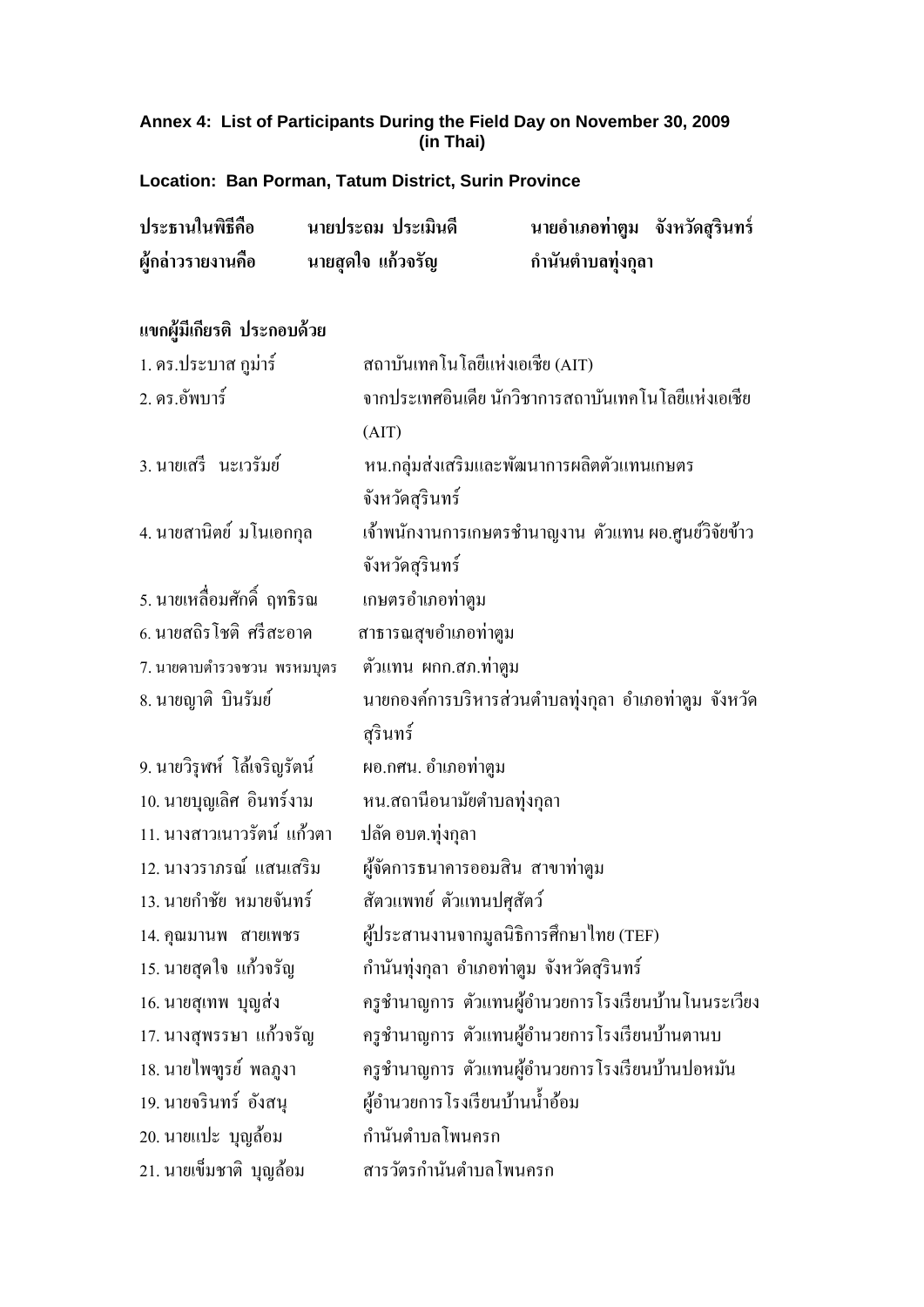| 22. นายสมพงศ์  บุญเลิศ       | รองนายก อบต.ทุงกุลา           |
|------------------------------|-------------------------------|
| 23. นายชอบ อำไพ              | สมาชิก อบต.หมู่ 2  ต.ทุ่งกุลา |
| 24. นายชัยพร รังสัย          | นักพัฒนาชุมชน                 |
| 25. นางเสาร์  แสนเมือง       | ผช.ผญ. หมู่ที่ 2 ต.ทุ่งกุลา   |
| 26. นางละมัย ประทุมทอง       | ผช.ผญ. หมู่ที่ 3 ต.ทุ่งกุลา   |
| 27. นายเชิด สิงห์จันทร์      | ผช.ผญ. หมู่ที่ 1 ต.ทุ่งกุลา   |
| 28. นายศรายุทธ ทรงพระ        | ผช.ผญ. หมู่ที่ 4 ต.ทุ่งกุลา   |
| 29. นายเส็ง โยงคำ            | สมาชิก อบต.หมู่ 1  ต.ทุ่งกุลา |
| 30. นายอภิรักษ์ กระแสโท      | ผช.ผญ. หมู่ที่ 1 ต.ทุ่งกุลา   |
| 31. นายสัมฤทธิ์  แข่งขัน     | ผู้ใหญ่บ้านบ้าน หมู่ที่ 6     |
| 32. นายทองใบ บุญมี           | ผู้ใหญ่บ้านบ้าน หมู่ที่ 7     |
| 33. นายลาม ชมทอง             | ผช.ผญ. หมู่ที่ 1 ต.ทุ่งกุลา   |
| 34. นายปัญญา ลาภจิตร         | เกษตรกร                       |
| 35. นายสายัณห์ คลองงาม       | เกษตรกร                       |
| 36. นางวิเชียร ที่งาม        | เกษตรกร                       |
| 37. นายใสว สุดใจ             | เกษตรกร                       |
| 38. นายบุญจันทร์  ศรีทองเติม | เกษตรกร                       |
| 39. นายสุขสันต์ วันทอง       | เกษตรกร                       |
| 40. นายวิษณุ พรหมบุตร        | เกษตรกร                       |
| 41. นางหนูปั้น สายแสง        | เกษตรกร                       |
| 42. นางกุล ชมทอง             | เกษตรกร                       |
| 43. นางยิน ไชยศรีรัมย์       | เกษตรกร                       |
| 44. นางน้อย ปรากฏรัตน์       | เกษตรกร                       |
| 45. นางจ๋า ที่งาม            | เกษตรกร                       |
| 46. นายอดิศักดิ์  พรหมบุตร   | เกษตรกร                       |
| 47. นางสาวสถาพร ลินคา        | เกษตรกร                       |
| 48. นางสมาน สันโส            | เกษตรกร                       |
| 49. นางสาวควงมณี งามเลิศ     | เกษตรกร                       |
| 50. นางประภา ใกรเสือ         | เกษตรกร                       |
| 51. นางแตงอ่อน ชมอินทร์      | เกษตรกร                       |
| 52. นางสมพงษ์ เหนียวคง       | เกษตรกร                       |
| 53. นายหลอม ชมทอง            | เกษตรกร                       |